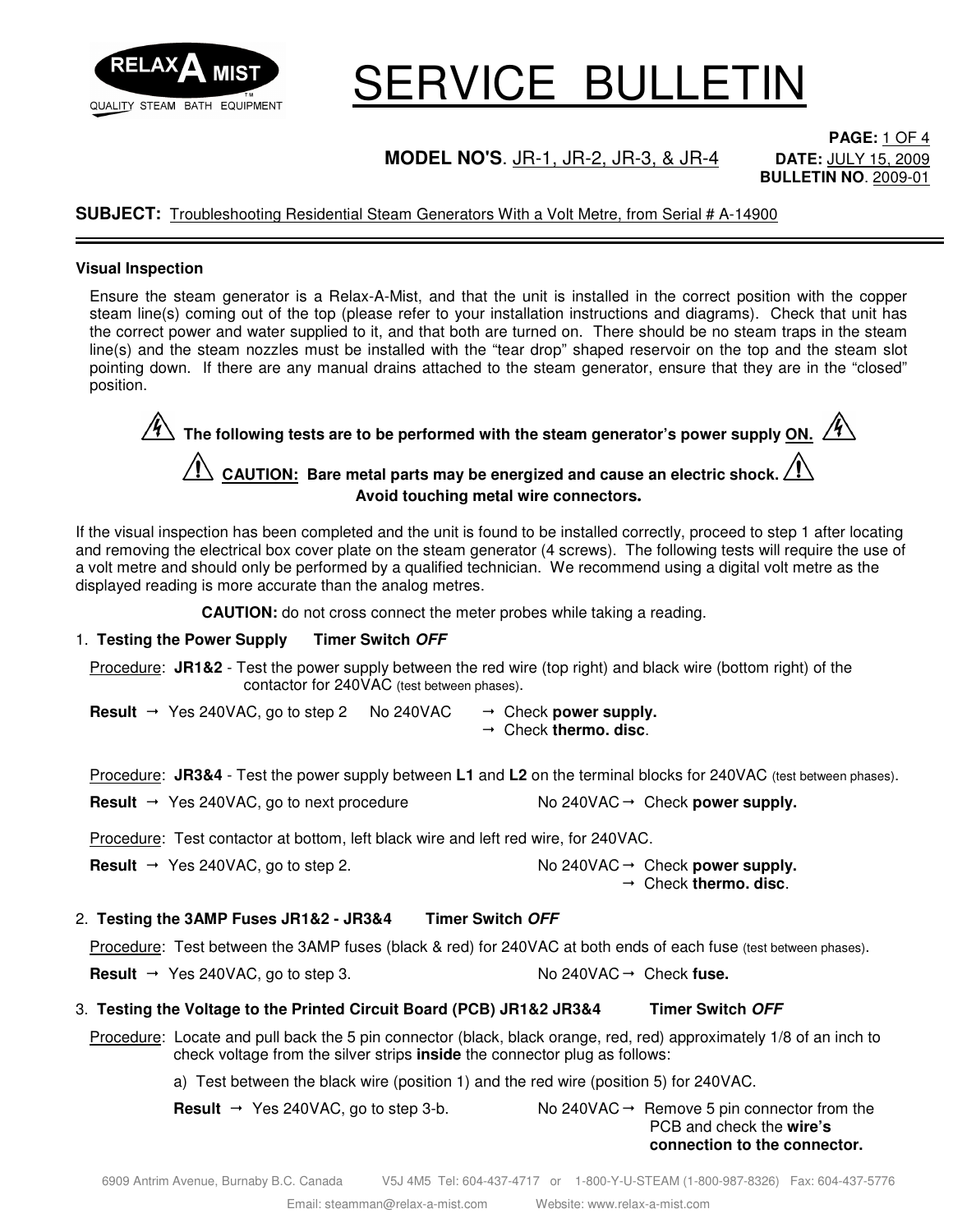

# SERVICE BULLETIN

### **MODEL NO'S**. JR-1, JR-2, JR-3, & JR-4 **DATE:** 07/15/09

**PAGE:** 2 OF 4 **BULLETIN NO**. 2009-01

**SUBJECT:** Troubleshooting Residential Steam Generators, from Serial # A-14900

#### 3. **Testing the Voltage to the Printed Circuit Board (PCB) cont… Timer Switch OFF**

b) Test between all 5 wires and the grounding lug (green wire) for 120VAC.

**Result** Yes 120VAC, go to step 3-c. No 120VAC Check **wire's connection to the connector.** 

**CAUTION:** do not cross connect the meter probes while taking a reading.

c) Test between orange wire (position 3) and red wire (position 4 or 5) for:

**i. - 0-VAC** with the timer/switch control to the unit turned **OFF.** 

- **ii. 240-VAC** with the timer/switch control to the unit turned **ON** and the 2 pin connector (blue wire) from the PCB removed.
- \* **NOTE:** There is a **15 second window** in which test **"3-C ii"** must be performed, before the PCB safety shuts off the 240VAC power supply to the water valve. Turn on the timer switch or insert the red tester. To energize the water valve, remove the 2 pin connector (blue wire) from the PCB. Once the connector is removed (with the timer control on), the green LED on the PCB will illuminate; then begin the test.

**Result**  $\rightarrow$  **i.** Yes 0-VAC, (water valve not energized), go to next step. Yes 240VAC  $\rightarrow$  Check PCB.

**See note** and repeat step 3-c\* with the timer/switch control turned **ON.**

**Result**  $\rightarrow$  **ii.** Yes 240VAC, go to step 4. No 240VAC  $\rightarrow$  Check **PCB.** 

#### 4. **Testing the Voltage to the Timer/Control Switch Circuit Timer Switch OFF**

Procedure: Locate and pull back the 4 pin connector approximately 1/8 of an inch to check the voltage from the silver strips on the side of the connector plug and test for:

**i.** 24VAC between the white wire (position 1) and green wire (position 2).

**Result**  $\rightarrow$  Yes 24VAC, go to step 5. No 24VAC  $\rightarrow$  Check **PCB fuses.** 

**ii.** a) 12VDC between the black wire (position 3) and the ground lug.

**Result**  $\rightarrow$  Yes 12VDC, go to next step. No 12VDC  $\rightarrow$  Check **PCB.** 

**ii.** b) 12VDC between the red wire (position 4) and the ground lug with the timer/switch control turned **ON**.

**Result** → Yes 12VDC, go to next step. No 12VDC → Check **Timer Control.**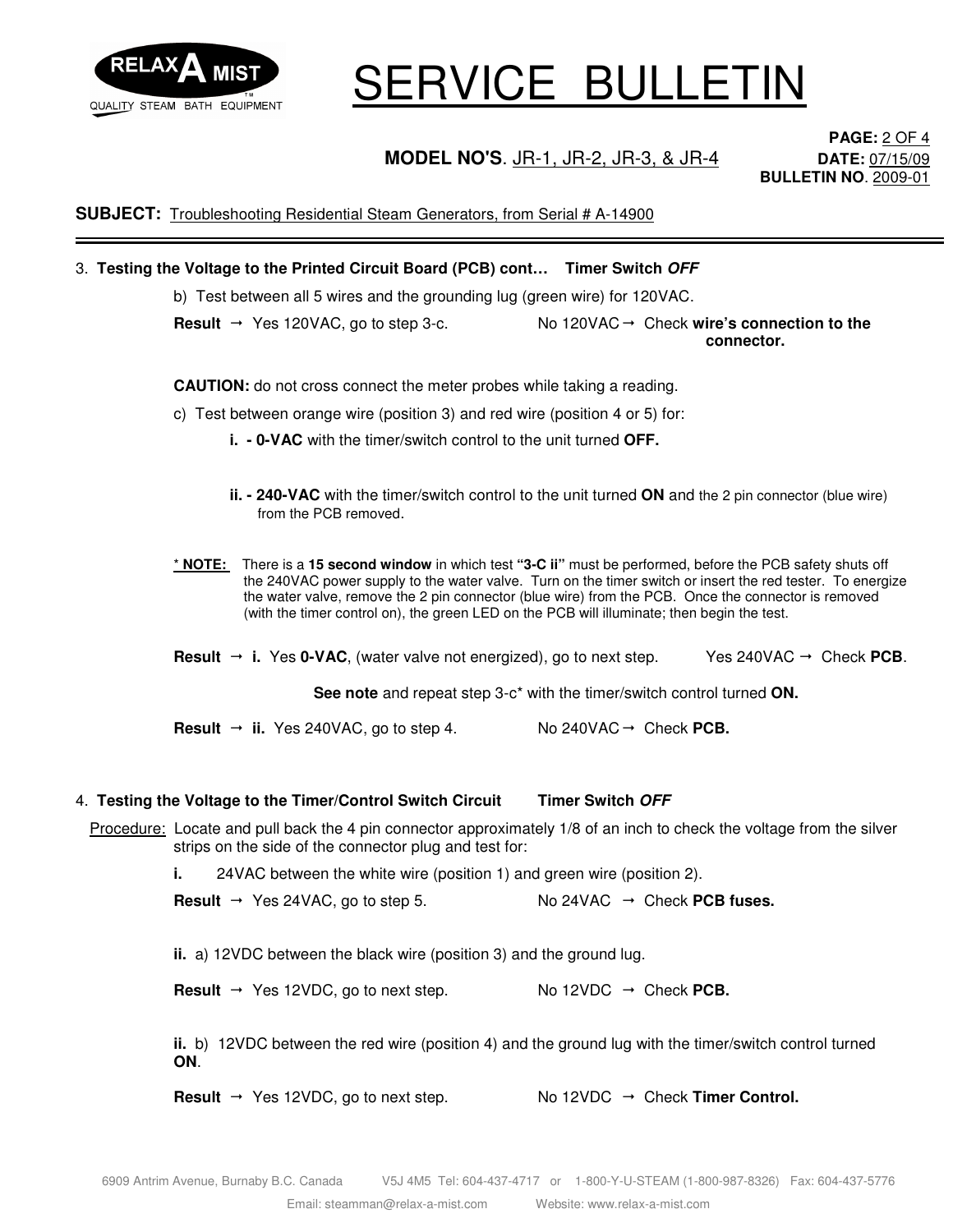

# SERVICE BULLETIN

### **MODEL NO'S**. JR-1, JR-2, JR-3, & JR-4 **DATE:** 07/15/09

**PAGE:** 3 OF 4 **BULLETIN NO**. 2009-01

#### **SUBJECT:** Troubleshooting Residential Steam Generators, from Serial # A-14900

 $(\%)$  $({\mathcal K} )$ **The following tests are to be performed with the steam generator's power supply OFF.**

#### 5. **Testing the Water Valve & Contactor Coil POWER SUPPLY OFF**

Procedure: Locate and pull off the 5 pin connector plug (black, black orange, red, red wires) from the PCB to check the coil readings from the silver strips on the side of the connector and test for ohms with your metre to confirm the following readings:

**NOTE:** Meter set at 20K

 a) Test between the water valve, orange wire (position 3), and the red wire (position 4) to get a reading of 2.8 to 3.5k ohms.

**Result**  $\rightarrow$  Yes 2.8 to 3.5k ohms, go to step 5-b. No 2.8 to 3.5k ohms  $\rightarrow$  Check **water valve.** 

- b) Test between the contactor coil, black wire (position 2), and the red wire (position 5) to get a reading of 0.875 to 1.5 ohms.
- **Result**  $\rightarrow$  Yes 0.875 to 1.5 ohms, go to step 6. No 0.875 to 1.5 ohms $\rightarrow$  Check **contactor coil.**
- **NOTE:** The contactor coil reading may also be taken at each contactor by disconnecting the 18awg red and black wires from the coil, and then performing the test.

#### 6. **Testing the Heating Elements POWER SUPPLY OFF**

 **NOTE:** Meter set at 200ohms.

- Procedure: **JR1&2** Test between the black 12awg wire (bottom left) and the red 12awg wire (top left) on the contactor.
	- **JR3&4** Test between the black 12awg wire (left) on contactor 1 and the red 12awg wire (right) on the top of contactor 2.
	- **JR3&4** Test between the black 12awg wire (right) on contactor 1 and the red 12awg wire (left) on the top of contactor 2.

 3000W 240V Element = 19.20 ohms 4500W 240V Element = 12.80 ohms 3000W 208V Element = 14.42 ohms 4500W 208V Element = 9.61 ohms

**Result** → Yes correct reading, go to step 7. No, incorrect reading.  $\rightarrow$  Check **element.** 

#### 7. **Testing the Timer/Control Switch Circuit POWER SUPPLY OFF**

Procedure: Locate and pull off the 4 pin connector plug and test for continuity between the red wire (position 4) and the black wire (position 3).

 **NOTE:** Meter set at continuity.

**Result** → Yes continuity, repeat steps 1 through 7 No continuity → Check **control** and 25ft wire

or call **1-800-Y-U-STEAM** for assistance.